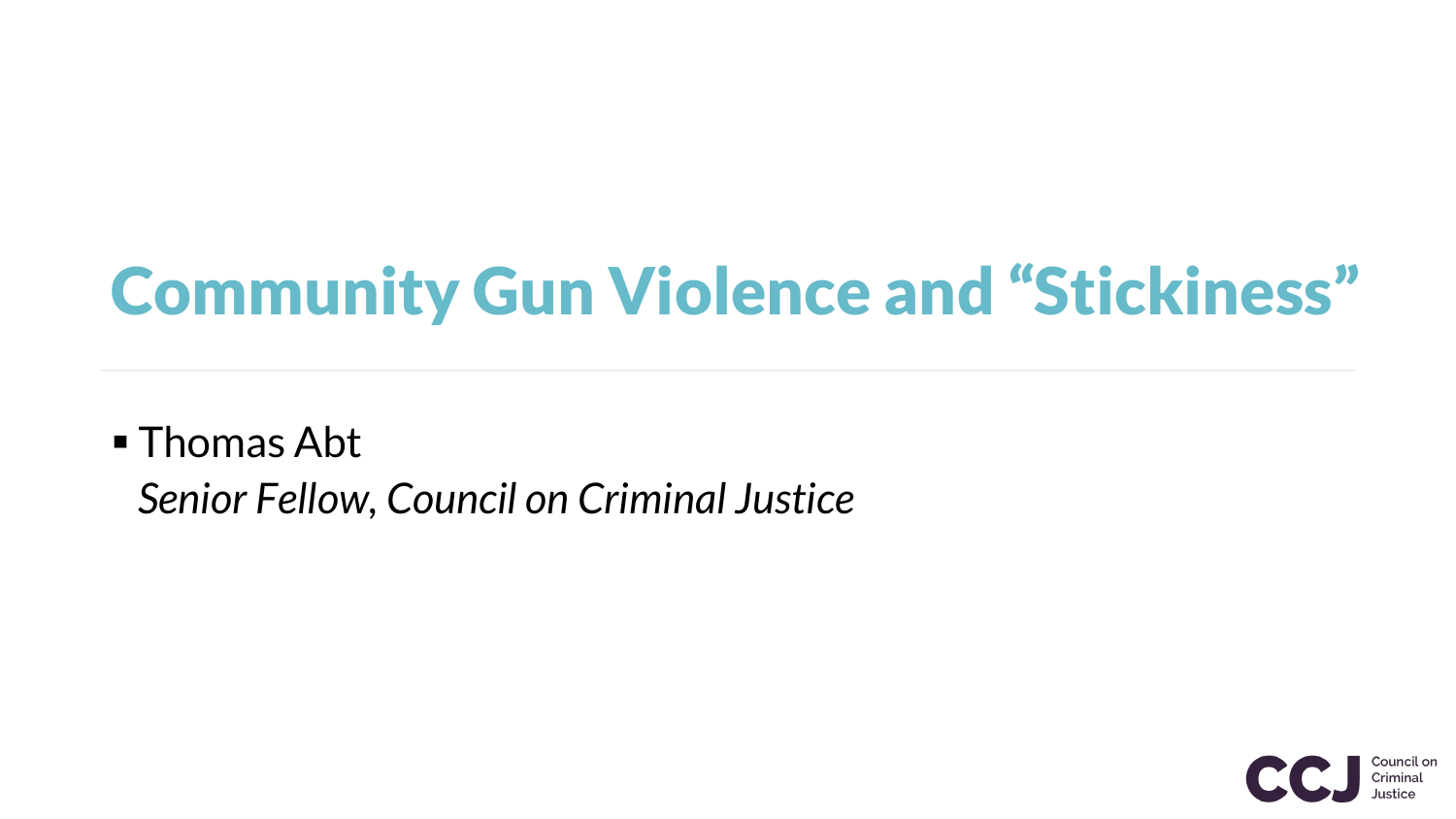## COMMUNITY GUN VIOLENCE IS "STICKY"

- Violence concentrates among "hot people"
	- In New Orleans, half of all killings occur within network of 600-700 people (Corsaro and Engel, 2015)
	- In most cities, half of all murders involve less than .06% of the city's population (Lurie et al., 2018)
- Majority of violence concentrates in "hot spots"
	- In Boston, 70% of shootings over three decades concentrated in approximately 5% of city blocks (Braga et al., 2010)
	- In most cities, 4% of geography accounts for half of all crime (Weisburd, 2015) - serious violent crime, e.g. homicide, even more concentrated
- Violence also facilitated by a few "hot" behaviors such as illegal gun carrying, gang and drug conflicts